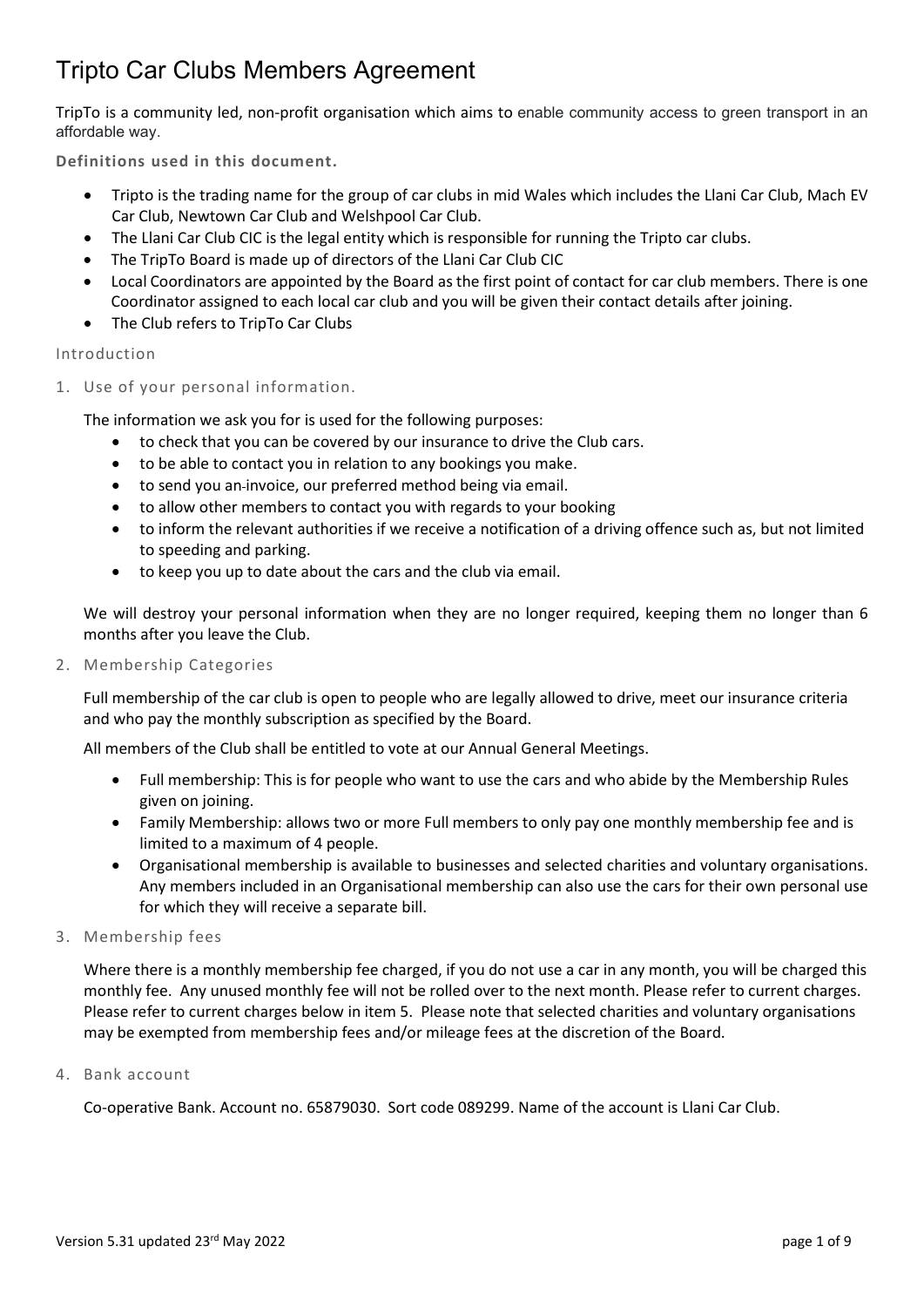#### 5. Charges

Club members or their organisation will be charged for their usage of the cars at rates which are determined from time to time by the Directors. We charge per mile and per hour for each booking.

There are three tariffs from which you must choose one:

|                                             | Casual user | Light user | <b>Frequent user</b> |
|---------------------------------------------|-------------|------------|----------------------|
| monthly membership fee                      | ۴0          | £3         | £10                  |
| cost per hour                               | £1.50       | £1.25      | £1.00                |
| cost per mile any car                       | £0.35       | £0.30      | £0.25                |
| Threshold mileage per booking               | 150         | 150        | 150                  |
| cost per mile after threshold EV            | E0.20       | £0.15      | £0.15                |
| cost per mile after threshold Petrol/diesel | £0.25       | £0.20      | £0.20                |

If you cause damage to the car or its contents, include loss of items, which we cannot or do not want to claim on the insurance, we reserved the right to charge you for the repair or replacement. This includes but is not limited to replacement keys and charging cables. Your liability will be limited to a maximum of £150 for each incident.

6. Insurance, tax, and MoT.

The Club shall always ensure that the vehicles are taxed, have valid MOT certificate and appropriate insurance for legal use on the public road. The Club shall ensure the vehicle is properly serviced and take all necessary steps to ensure the vehicle is roadworthy. However, each driver is independently responsible for the vehicle while they are using it. You must not pickup hitch hikers as this invalidates our insurance.

7. Monthly statement

At the beginning of every month, you will be sent a bill detailing your bookings as entered in the Trip Record Book. Please pay any outstanding amounts into the Club account within 7 days of receipt of their statement. Each member will be credited for any out-of-pocket expenses such as fuel providing receipts are submitted to the coordinator and noted in the car's trip record book. In the case of charging an EV, receipts are not generally given, it is essential that you write the amount in the comments field next to your booking in the Trip Record Book. We reserve the right to request copies of your credit card and bank statements to verify an expense.

8. Recovery service

All cars have full breakdown recovery assistance, details of which are kept in the Trip Record Book. The certificate of cover and the membership card must be kept in the Trip Record Book, which is in each car.

#### Terms and Conditions

9. Trip Record Book

Each member shall complete the Trip Record Book appropriately and sign it for every trip made. Before starting any trip in the vehicle, each member will check the Trip Record Book entry of the previous user to see if any defects have been noted. Damage or defects should be noted in the Trip Record Book so that the next driver is made aware of the vehicle's condition and report it to the coordinator at the earliest opportunity. Each member shall record the date, time, and mileage at the start and again on returning the car. Also, any costs incurred in refuelling or other costs incurred e.g., windscreen wash etc. should be recorded so that they can be credited to your account. Please write any comments and concerns in the book as well as contacting your local coordinator directly so that things can be put right as soon as possible.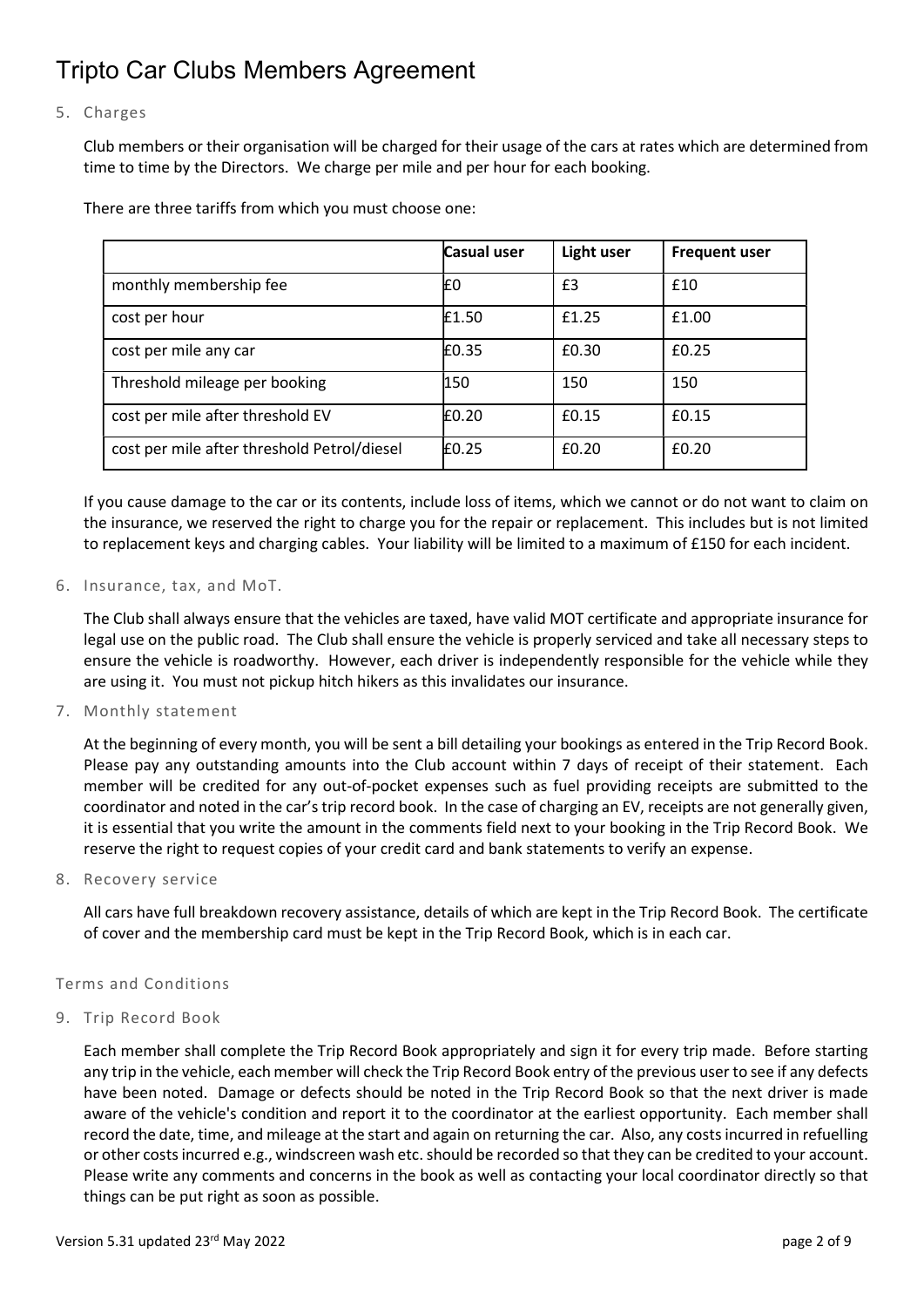10. Operation of vehicle

Each driver will make themselves familiar with the operation and handling characteristics of the vehicle so that they use it in a safe and correct manner. No member shall use the vehicle if they believe it to be un-roadworthy. Everyone who wants to drive an EV must first undergo a short familiarisation session with their local coordinator.

11. Location of vehicle

You will be informed of the locations of each Club vehicle. A vehicle shall be returned to its designated location after every use except by prior arrangement between Club members or the local coordinator.

12. Familiarisation sessions

All new members must have a familiarisation session before they can book and drive a car. This is free and can last up to an hour.

13. Keys

Keys are in locked mini cabinets. You will be given the combination code to the appropriate key cabinet(s). If the combination code becomes known to anyone outside the club, the local coordinator must be notified as soon as possible.

14. Booking arrangements

Booking use of a car is done using the internet or by phone in advance of usage. When making a booking each driver will check when the next booking is due to start and do their best to ensure the vehicle is returned by that time. If you change or cancel your booking you must update the booking calendar or contact your local coordinator and ask them to do it. Each driver will notify the booking system of cancelled bookings. It is permissible for a driver to ask for use of the car within an existing booking. This is entirely at the discretion of the driver with the existing booking. Once you have received your familiarisation session you will be sent a link to the booking calendar together with instructions on how to book cars.

15. Refuelling

EVs should always be plugged in when returned to their designated parking space unless they are going out soon after or if they are at least 95% charged already. If you use the provided RFID card, there is no need to record anything in the Trip Record Book. If you need to pay for charging, please email your local coordinator a copy of any receipts, a screenshot will do. Please make a note of the amount(s) in the right-hand column of the Trip Record Book. If the cost of the charging is to be paid by the car club on account i.e., not by RFID card, please mark the start percentage in the right-hand column of the Trip Record Book together with the 3-letter code for the site. Petrol or diesel cars should be returned at least half full.

16. Lack of care or negligence

It is the responsibility of every member to leave the car for the next person in a usable state. Problems and faults that occur while the car is in a member's care should be addressed. This might involve calling out the authorised Rescue Service or reporting the fault to the local coordinator. On no account should a car be left for the next user to inherit the problem.

Should you render a car unusable due to lack of care and/or negligence you will be liable for any costs incurred. This may include such occurrences as:

- Flattened battery due to lights left on
- Car left unusable with fault not addressed (e.g., flat tyre, cracked windscreen, etc.)
- Car out of electric or fuel.

Also, smoking is not allowed in any of the cars. If a car needs to be cleaned due to a someone smoking in it, the member who had the car booked out at the time will be charged for the cost of cleaning.

17. Repairs and rescue

The Club has set procedures for addressing car failures and problems. These are detailed in every Trip Record Book in each vehicle. These procedures are funded by the Club and should be followed. Should members call on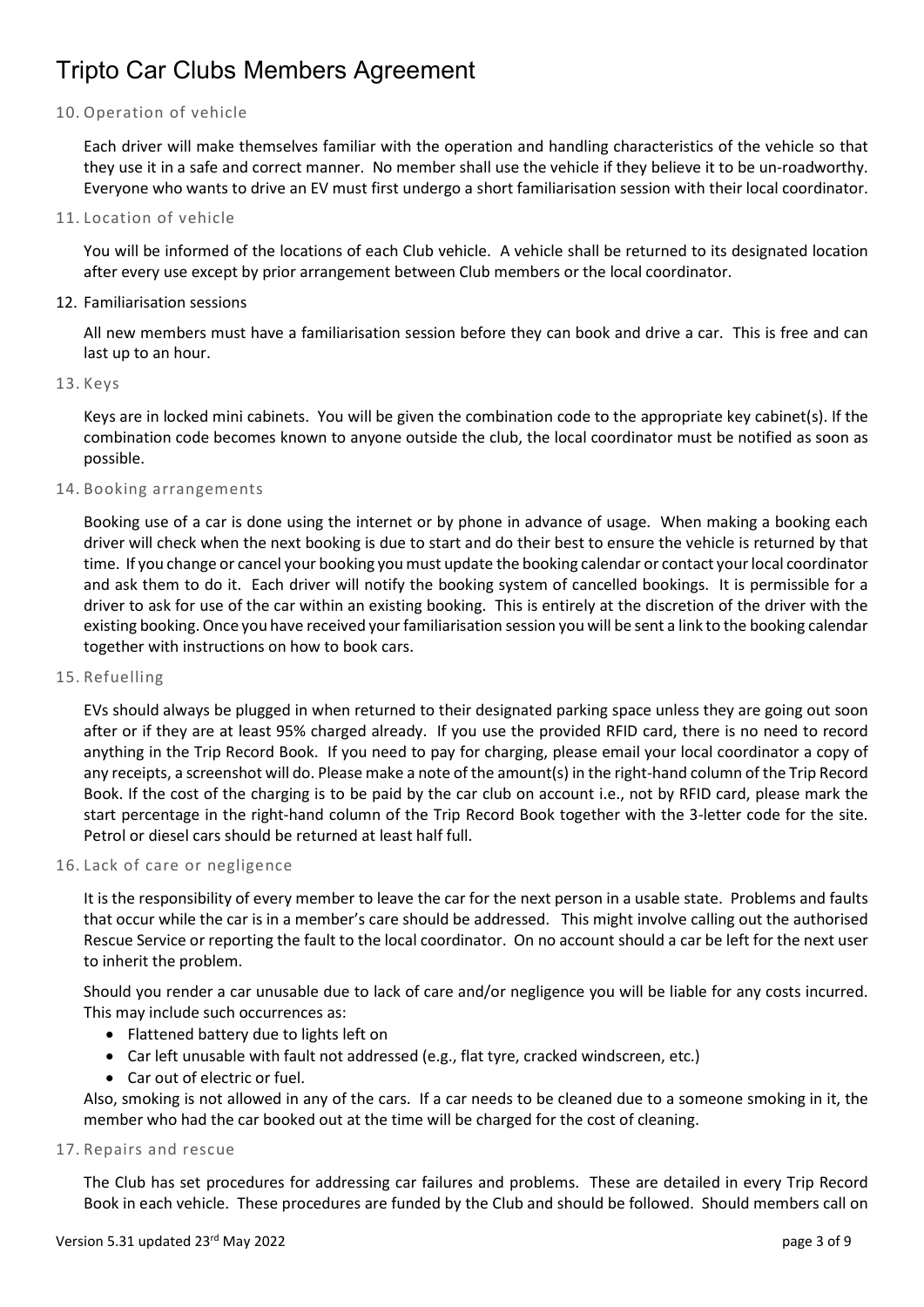alternative sources for repair and rescue not funded by the Club then members must expect, in normal circumstances, to meet such costs in full. Other than by prior arrangement members must not arrange for invoices to be submitted to the Club. Such invoices will not be paid and will be returned to the member for payment.

#### 18. Insurance Excess

Our current insurance excess is £600 per car, as a member of the car club if we need to make an insurance claim and pay either part or the full excess, you will not have to pay us. We will review your continued membership and consider the circumstances of the accident. Also, the insurance company may require us to pay an extra premium for you to drive any of the cars. In this case either you pay the extra premium or leave the car club. If you do agree to pay the extra premium, we may also request a refundable deposit, the amount of which will be between £100 and the value of the insurance excess at the time.

#### 19. Fines

Each driver is individually responsible for parking tickets, speeding fines, other traffic offences or penalties and non-insured losses or damages incurred by them while using the vehicle. If a notification of an offence is received the coordinator will check to see who had booked the car on that day and check with them first before notifying the authorities who was the driver of the car at the time of the offence. In the case of notification of a Parking Fine, the Club reserves the right to pay the fine immediately, in full, to protect the Club from receiving further correspondence and any civil proceedings. The Club will then inform whoever had booked the car at the time and request immediate payment of the fine. If payment is not received within 30 days, the member will have their membership terminated.

#### 20. Driving of the vehicle

In an emergency, a non-member with appropriate insurance may drive the vehicle. Otherwise, the vehicle may not be lent to anyone who is not a member of the Club.

#### 21. Cleaning and maintenance of the cars

The cars should always be returned with the interior in a reasonably clean condition, please remove any rubbish and personal items. The car will be cleaned and washed as and when necessary. Once a month the tyre pressures and fluids in all the cars will be checked and topped if needed. This will be entered into the Trip Record Book alongside the mileage. Any required repairs and services (interim or annual) will be carried out by a qualified mechanic.

#### 22. Disputes Procedure for mileage numbers and bills.

- If you think your bill is not correct, please identify precisely what amount you are in dispute about and pay the whole of your bill promptly.
- A dispute should not be used as a reason for not paying the total of your bill.
- If you have a dispute, please list the mileages or receipts to justify your disagreement to the Club Coordinator.
- The Club will swiftly reimburse any overpayment by members or credit it to their account if they agree.

You are reminded that it is in your own interest to keep accurate records of your mileages and any receipts. Payments need to be made promptly for the Club to function effectively.

#### 23. Outstanding Debts

If you are unable to pay your bill within 7 days, please inform our administrator admin@tripto.org.uk and agree another date. If you do not contact the coordinator and your bill remains unpaid after two attempts to contact you by phone have failed, you will be charged an extra 5% of the total outstanding.

Should money owed by a member(s) of the Club be deemed unreasonably outstanding (i.e., long delay, ignoring frequent reminders, other situation leading to any question about payment) then the Club shall send a final demand, specifying 5 working days' notice for payment.

At the same time, the Coordinator shall inform the relevant person(s) of the range of actions available to the Club. These include: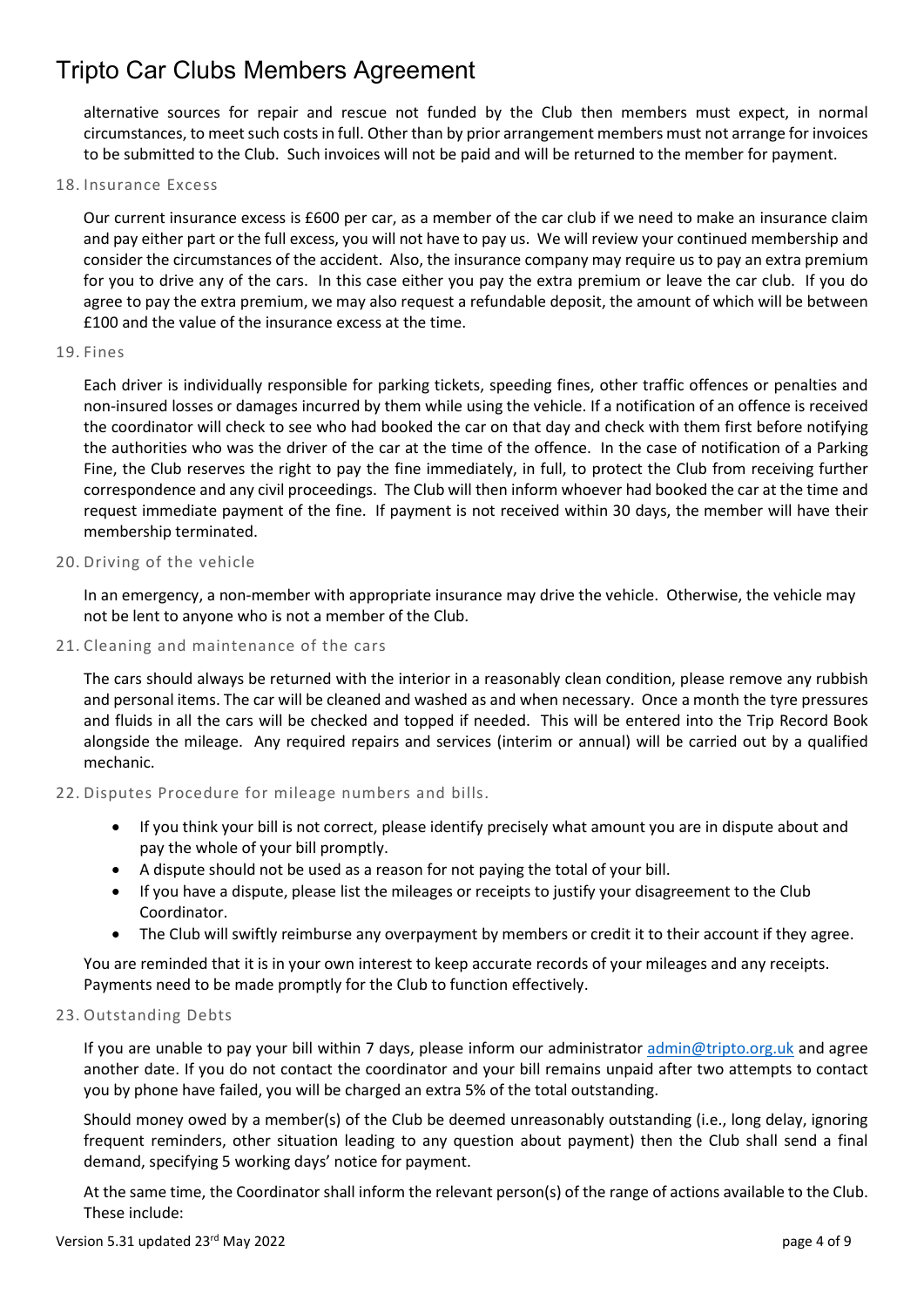- Application to the Small Claims Court for recompense.
- For larger amounts application to the County Court for a judgement.
- In extreme cases winding up or bankruptcy procedures could be considered.

It is not the policy of the Club to abandon bad debt; rather, on principle, it is in the interests of the Club to pursue any debt in all possible ways over the long term, to ensure the best possible defence of the interests of Club members now and in the future.

#### 24. Late return of a car or keys

The offending person will be charged a penalty fee of £20, which will be added to their account. The Club will retain this in its general fund.

If the member who has been kept waiting, has incurred costs, it is up to both members to negotiate an agreement of acceptable costs to be reimbursed personally by the offending person. This is in addition to the penalty fee of mentioned above. If necessary either party can seek help from their local coordinator who, if necessary, will seek assistance from the Board.

If the car/key is late in being returned and it is due to adverse road conditions, accident, breakdown, or illness – then the Club, from its own funds, will reimburse the member if they have incurred costs due to the late return of the car. The maximum pay-out will be £100 per claim.

Any member incurring costs should be able to provide a signed written statement with details of their costs for purposes of the Club accounts. This does not need to include any personal details, which the member would not want to disclose.

#### 25. Members personal possessions

Members must not leave any of their personal possessions in the car after they return the keys. If you do, the Club, its Directors and Members cannot be held responsible if any such items are consequently damaged or lost.

26. Equipment provided by the Club

Any equipment provided by the Club (e.g. charging cable, bike rack, dog hammock) will be checked at regular intervals for safety and suitability, if you decide to use it then it is your responsibility to do so properly and safely and to report any problems to the local coordinator as soon as possible. The cars may be fitted with telematic devices such as cameras and tracking devices in accordance with the insurer's requirements. These must not be tampered with, and any issues must be reported to your local coordinator immediately.

27. Repairs

All users of the Clubs' cars are responsible for making sure that the cars remain roadworthy. If repairs are required, then the member should in the first instance contact the coordinator. If costs are incurred, then a receipt must be obtained and passed to the coordinator or placed in the folder in the glovebox so that they can be credited with the amount spent.

28. Breach of agreement

If any member breaches this Agreement the local coordinator will intervene and if necessary, the issue will be passed to the Board for resolution.

29. Dispute Resolution

In the event of dispute or disagreement which cannot be resolved by the local coordinator, the matter will be referred to the Board.

30. Notice period

Any member wishing to leave the Club will give one month's notice. This can be waived at the discretion of the local coordinator or Directors.

31. Disbanding the Club

In the event of the Club being disbanded any funds remaining will be distributed in accordance with section 3.5 of our Articles of Association.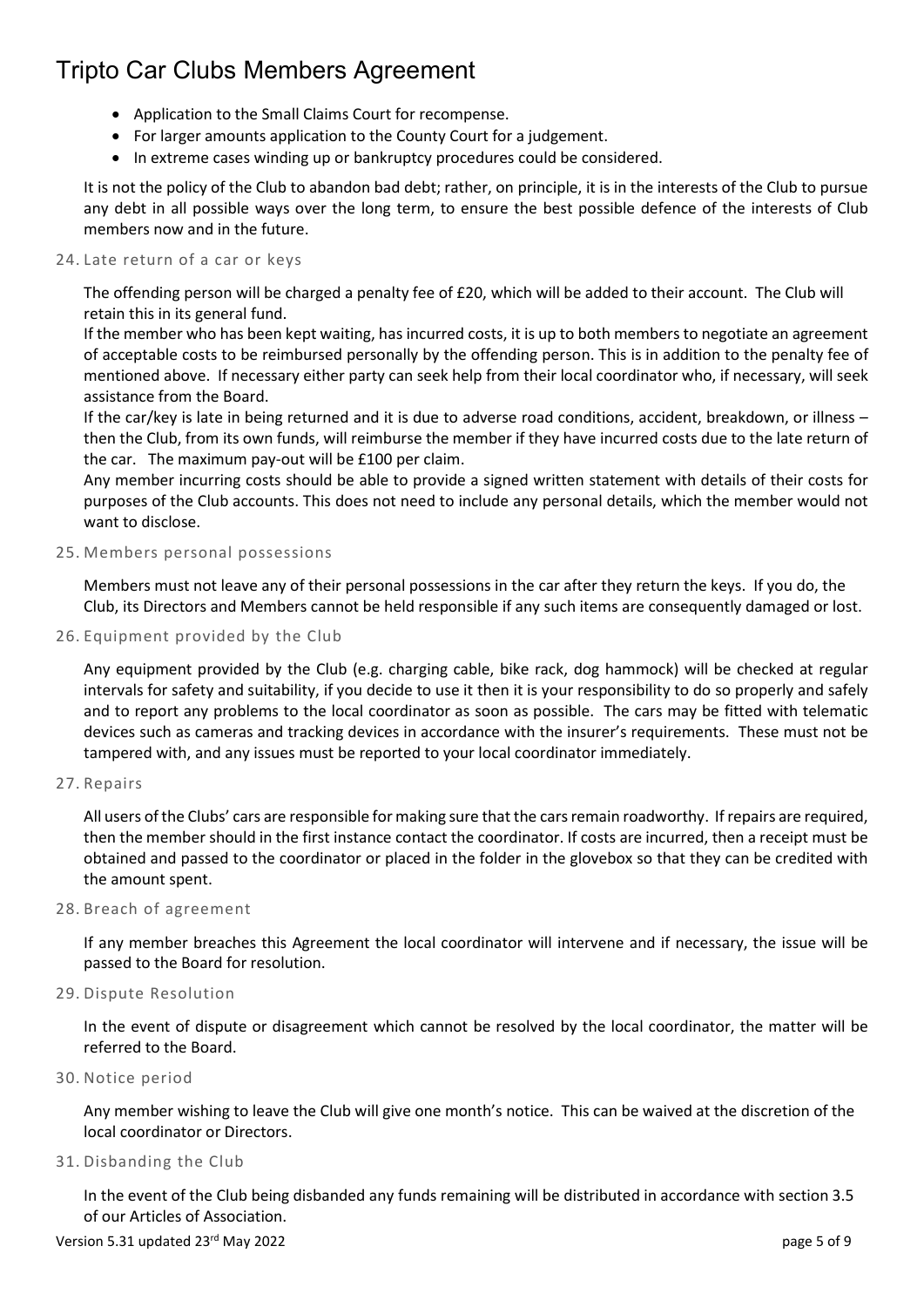### Declaration

I acknowledge that during the period of my use of the above vehicle for the purposes of sections 64, 65, 67 and 68 of the Road Traffic Offenders Act 1988 (or equivalent legislation in Scotland and as amended or replaced by subsequent legislation or orders) I shall be liable as driver of the above vehicle in respect of any of the offences or any excess charge mentioned in Clause 6 of this Act.

I hereby agree to use the above vehicle on the terms and conditions set out in this Agreement and on the insurance policy.

I indemnify the other parties to this agreement from all costs, claims and damages arising out of my use of the above vehicle except in so far as such costs are recoverable under the insurance policies covering such liabilities.

The Llani Car Club CIC. Members Agreement is the entire agreement, and the present document is the only binding contract.

| Signed:                                                                                                                  |       |         |  |  |
|--------------------------------------------------------------------------------------------------------------------------|-------|---------|--|--|
| <b>Full Name:</b>                                                                                                        |       |         |  |  |
|                                                                                                                          |       |         |  |  |
| <b>Phone Numbers:</b>                                                                                                    |       |         |  |  |
| Home:                                                                                                                    | Work: | Mobile: |  |  |
| Email:                                                                                                                   |       |         |  |  |
| If you are joining because your company wants you to use our cars for business trips, please specify their<br>name here. |       |         |  |  |
| If you are joining as part of a charity or voluntary organisation, please specify their name here.                       |       |         |  |  |
| Family membership required? Yes/No<br>If Yes, please write in names of other family member(s) so we can link them to you |       |         |  |  |
|                                                                                                                          |       |         |  |  |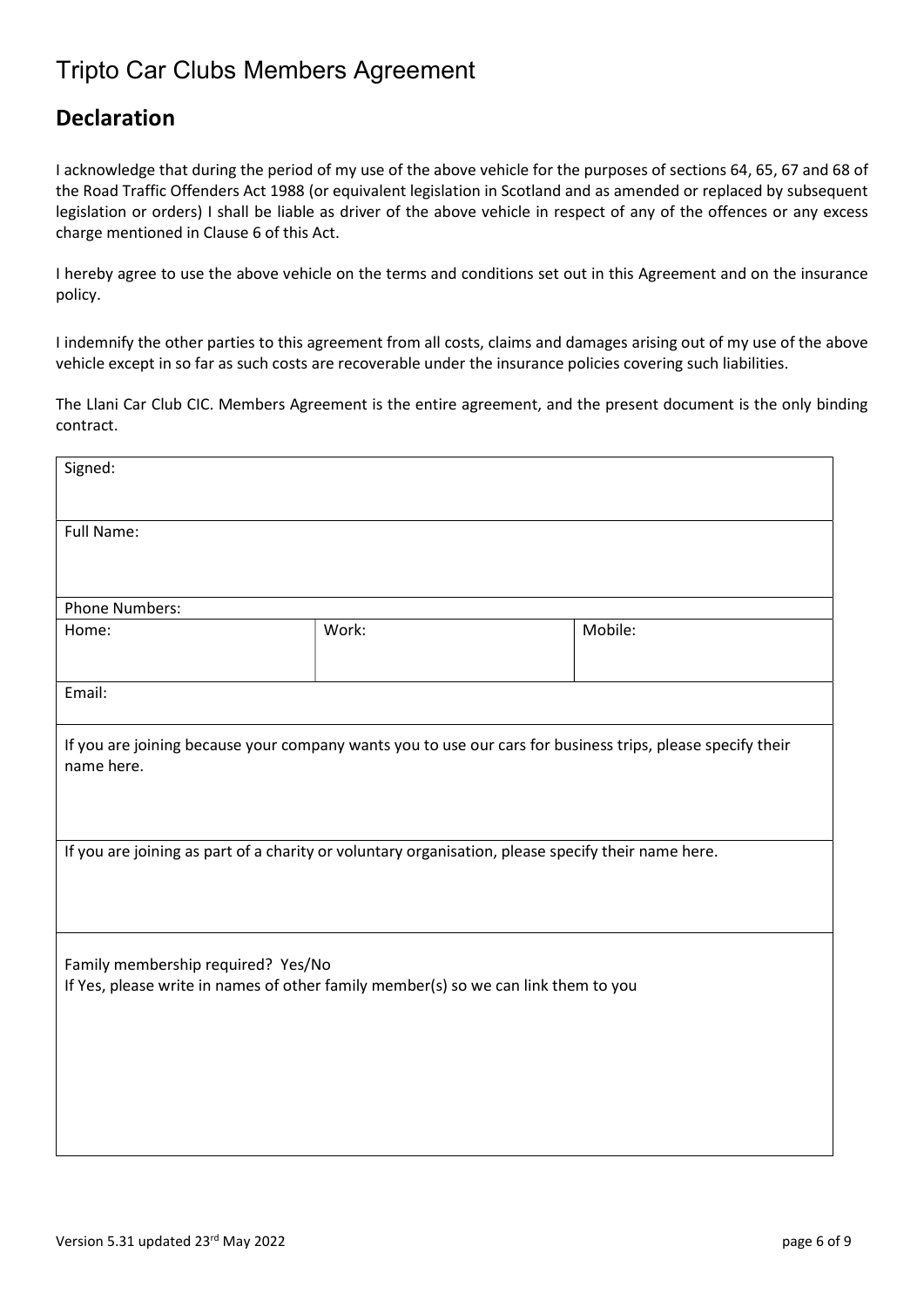## Insurance Declaration

Please complete the following questions.

| <b>Date of Birth</b>                                                                                                                                                                              | Occupation(s), be specific, job title and business worked in or retired if not working.                            |                                                                                             |             |                                          |       |  |
|---------------------------------------------------------------------------------------------------------------------------------------------------------------------------------------------------|--------------------------------------------------------------------------------------------------------------------|---------------------------------------------------------------------------------------------|-------------|------------------------------------------|-------|--|
| Full address including postcode:                                                                                                                                                                  |                                                                                                                    |                                                                                             |             |                                          |       |  |
|                                                                                                                                                                                                   |                                                                                                                    |                                                                                             |             |                                          |       |  |
| <b>Driving licence number</b>                                                                                                                                                                     |                                                                                                                    |                                                                                             |             |                                          |       |  |
| not correct:                                                                                                                                                                                      | Please indicate car licence type held by deleting those                                                            | Full                                                                                        | Provisional | European or<br>European<br>Economic Area | Other |  |
|                                                                                                                                                                                                   |                                                                                                                    |                                                                                             |             |                                          |       |  |
| You are NOT required to disclose convictions                                                                                                                                                      |                                                                                                                    | Details if answered YES. You must include dates,<br>number of points and cost of any fines. |             |                                          |       |  |
| regarded as 'spent', under the<br><b>Rehabilitation of Offenders Act 1974.</b>                                                                                                                    |                                                                                                                    | If you need more room, please write in the space<br>on page 8 or use a separate sheet       |             |                                          |       |  |
| Have you ever had any insurance refused, cancelled<br>declared void (as though it never existed), renewal<br>declined, or special conditions imposed by the insurer?<br>Yes/No                    |                                                                                                                    |                                                                                             |             |                                          |       |  |
| In the last 5 years have you had any County Court<br>Judgements (CCJs) made against you? Yes/No                                                                                                   |                                                                                                                    |                                                                                             |             |                                          |       |  |
| Have you ever had any form of bankruptcy or statutory<br>insolvency proceedings? Yes/No                                                                                                           |                                                                                                                    |                                                                                             |             |                                          |       |  |
| Have you had any non-motoring criminal offences<br>including convictions and charges not yet tried? Yes/No                                                                                        |                                                                                                                    |                                                                                             |             |                                          |       |  |
| In the last 5 years have you had any motoring accident or<br>loss or made any motor insurance claim, including<br>personal injury? Yes/No                                                         |                                                                                                                    |                                                                                             |             |                                          |       |  |
| for, any motoring offence? Yes/No                                                                                                                                                                 | Have you been issued with an endorsable fixed penalty<br>notice or been convicted of, or received a police caution |                                                                                             |             |                                          |       |  |
| please provide:<br><b>Conviction Code</b><br>a.<br>Points received<br>b.<br>Amount of fine paid<br>c.<br>Length of ban (if applicable)<br>d.<br>Blood alcohol reading (if applicable)<br>e.<br>f. | Have you ever had any driving convictions? Yes/No If so,<br>Length of custodial sentence (if applicable)?          |                                                                                             |             |                                          |       |  |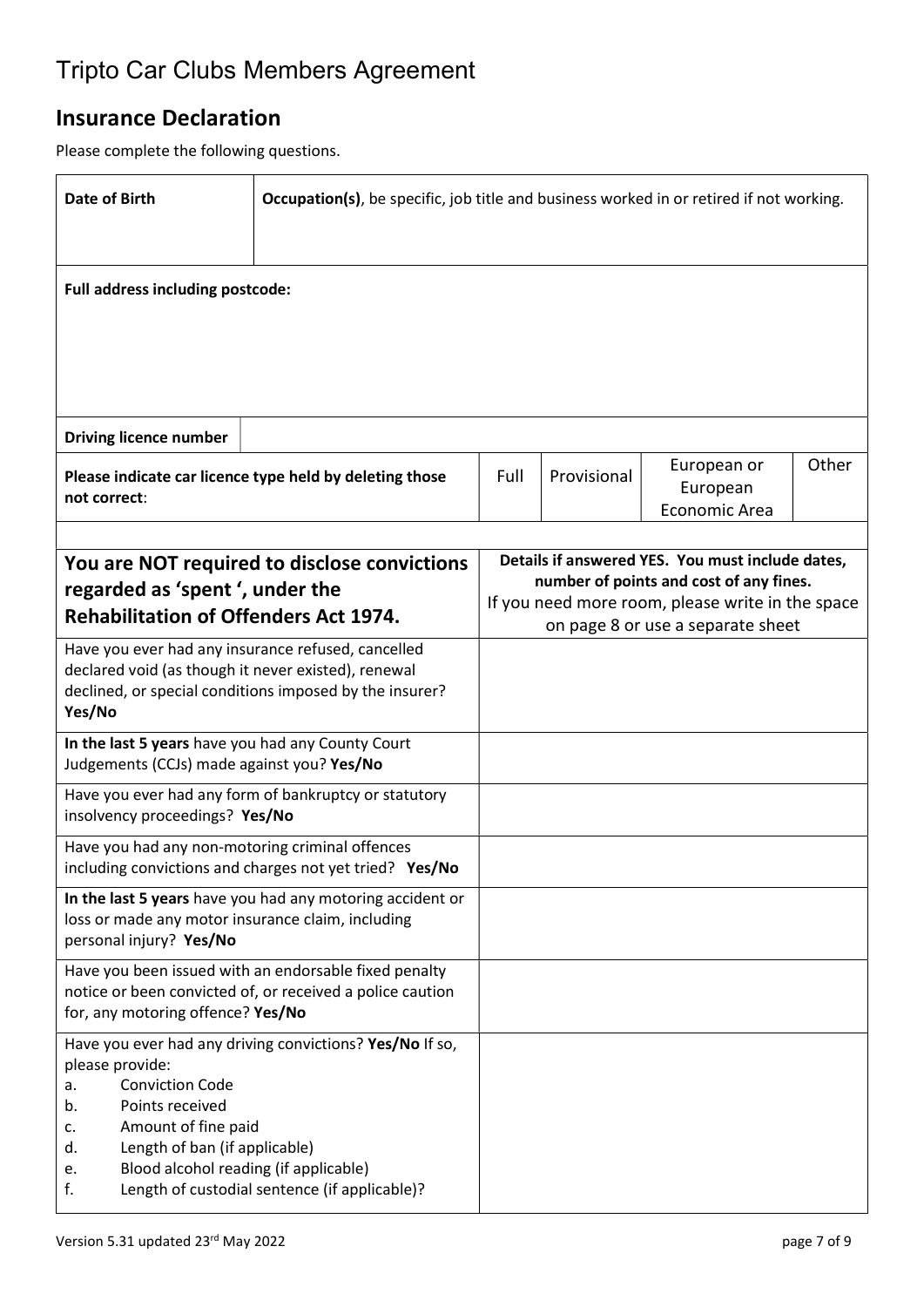## **Disability**

Medical conditions which should be notified to DVLA include:

- An epileptic event
- Sudden attacks of disabling giddiness, fainting or blackouts.
- Severe mental handicap
- A pacemaker, defibrillator or anti-ventricular tachycardia device fitted.
- Diabetes controlled by insulin or tablets.
- Angina (heart pain) whilst driving.
- Multiple sclerosis
- Parkinson's disease
- Any other chronic neurological condition
- A serious problem with memory
- A serious problem with confusion
- A major or minor stroke
- Any type of brain surgery, brain tumour or severe head injury involving hospital in-patient treatment.
- Any severe psychiatric illness or mental disorder
- Continuing / permanent difficulty in the use of arms or legs which affects ability to control a vehicle safely.
- Dependence on or misuse of alcohol. Illicit drugs or chemical substances in the past 3 years this does not include drink/driving offences.
- Any visual disability which affects BOTH eyes it is not necessary to declare short/long sight or colour blindness.

If you are in any doubt about what to disclose refer to www.gov.uk/health-conditions-and-driving/find-conditiononline

#### Do you suffer from any of the conditions listed above? Yes/No if Yes please give details below and

attach any relevant documentation

If so, have you notified the DVLA? YES/NO

Extra space for answers on page 7 and 8